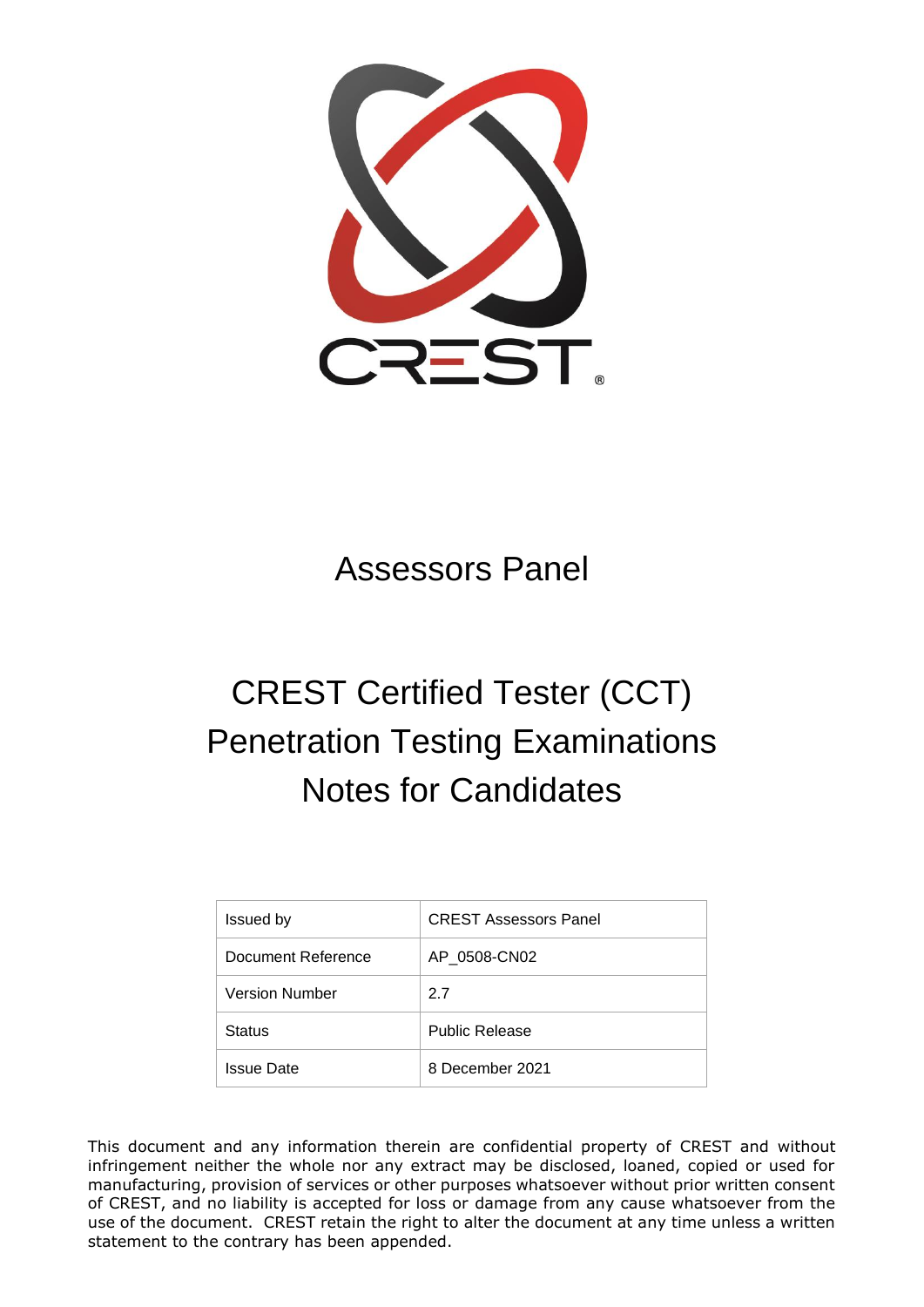

# **Table of Contents**

| 1 |       |    |  |
|---|-------|----|--|
|   | 1.1   |    |  |
|   | 1.2   |    |  |
| 2 |       |    |  |
|   | 2.1   |    |  |
|   | 2.1.1 |    |  |
|   | 2.1.2 |    |  |
|   | 2.1.3 |    |  |
|   | 2.2   |    |  |
|   | 2.2.1 |    |  |
|   | 2.2.2 |    |  |
|   | 2.2.3 |    |  |
|   | 2.2.4 |    |  |
|   | 2.2.5 |    |  |
|   | 2.2.6 |    |  |
|   | 2.2.7 |    |  |
|   | 2.2.8 |    |  |
|   | 2.3   |    |  |
| 3 |       |    |  |
| 4 |       | 14 |  |
|   | 4.1   |    |  |
|   | 4.2   |    |  |
|   | 4.3   |    |  |
| 5 |       |    |  |
|   | 5.1   |    |  |
|   | 5.1.1 |    |  |
|   | 5.1.2 |    |  |
|   | 5.1.3 |    |  |
|   |       |    |  |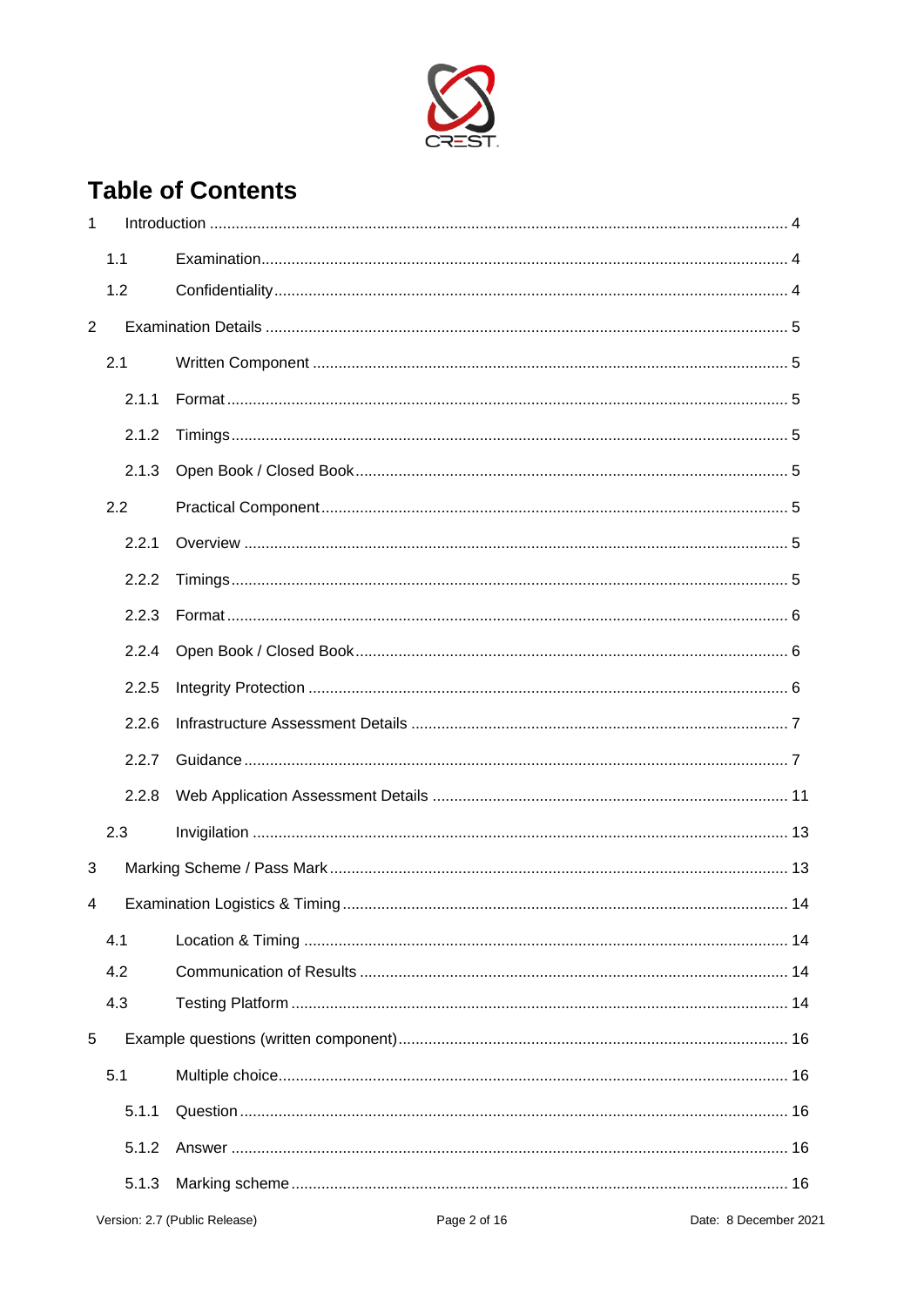

# **Version History**

| Version | <b>Date</b>      | <b>Authors</b>                                                    | <b>Status</b>         |
|---------|------------------|-------------------------------------------------------------------|-----------------------|
| 1.0     | 4 December 2007  | <b>Technical Committee and Assessors Panel</b>                    | <b>Public Release</b> |
| 1.1     | 14 May 2008      | <b>Technical Committee and Assessors Panel</b>                    | <b>Public Release</b> |
| 1.2     | 12 November 2009 | <b>Technical Committee and Assessors Panel</b>                    | <b>Public Release</b> |
| 1.3     | 12 January 2010  | <b>Technical Committee and Assessors Panel</b>                    | <b>Public Release</b> |
| 1.4     | 11 May 2011      | <b>Technical Committee and Assessors Panel</b>                    | <b>Public Release</b> |
| 1.5     | 17 October 2013  | <b>Technical Committee and Assessors Panel</b>                    | <b>Public Release</b> |
| 1.6     | 09 December 2015 | <b>Technical Committee and Assessors Panel</b>                    | <b>Public Release</b> |
| 1.8     | 28 June 2016     | <b>Technical Committee and Assessors Panel</b>                    | <b>Public Release</b> |
| 1.9     | 21 March 2017    | <b>Technical Committee and Assessors Panel</b>                    | <b>Public Release</b> |
| 2.0     | 17 May 2017      | <b>Technical Committee and Assessors Panel</b>                    | <b>Public Release</b> |
| 2.1     | 21 November 2017 | Operations Manager (Logistics update)                             | <b>Public Release</b> |
| 2.2     | 27 November 2017 | <b>Technical Committee and Assessors Panel</b>                    | <b>Public Release</b> |
| 2.3     | 16 January 2019  | <b>Technical Committee and Assessors Panel</b>                    | <b>Public Release</b> |
| 2.4     |                  |                                                                   | Draft                 |
| 2.5     | 1 December 2019  | <b>Technical Committee and Assessors Panel</b>                    | <b>Public Release</b> |
| 2.6     | 21 April 2020    | Operations Manager (clarification of Introduction)                | <b>Public Release</b> |
| 2.7     | 8 December 2021  | Operations Manager (results timeframe/candidate<br>email address) | <b>Public Release</b> |

# **Document Review**

| Reviewer                             | <b>Position</b>                       |
|--------------------------------------|---------------------------------------|
| Chair                                | Technical Committee / Assessors Panel |
| Operations Manager   CREST Executive |                                       |
| Chair                                | <b>CREST Executive</b>                |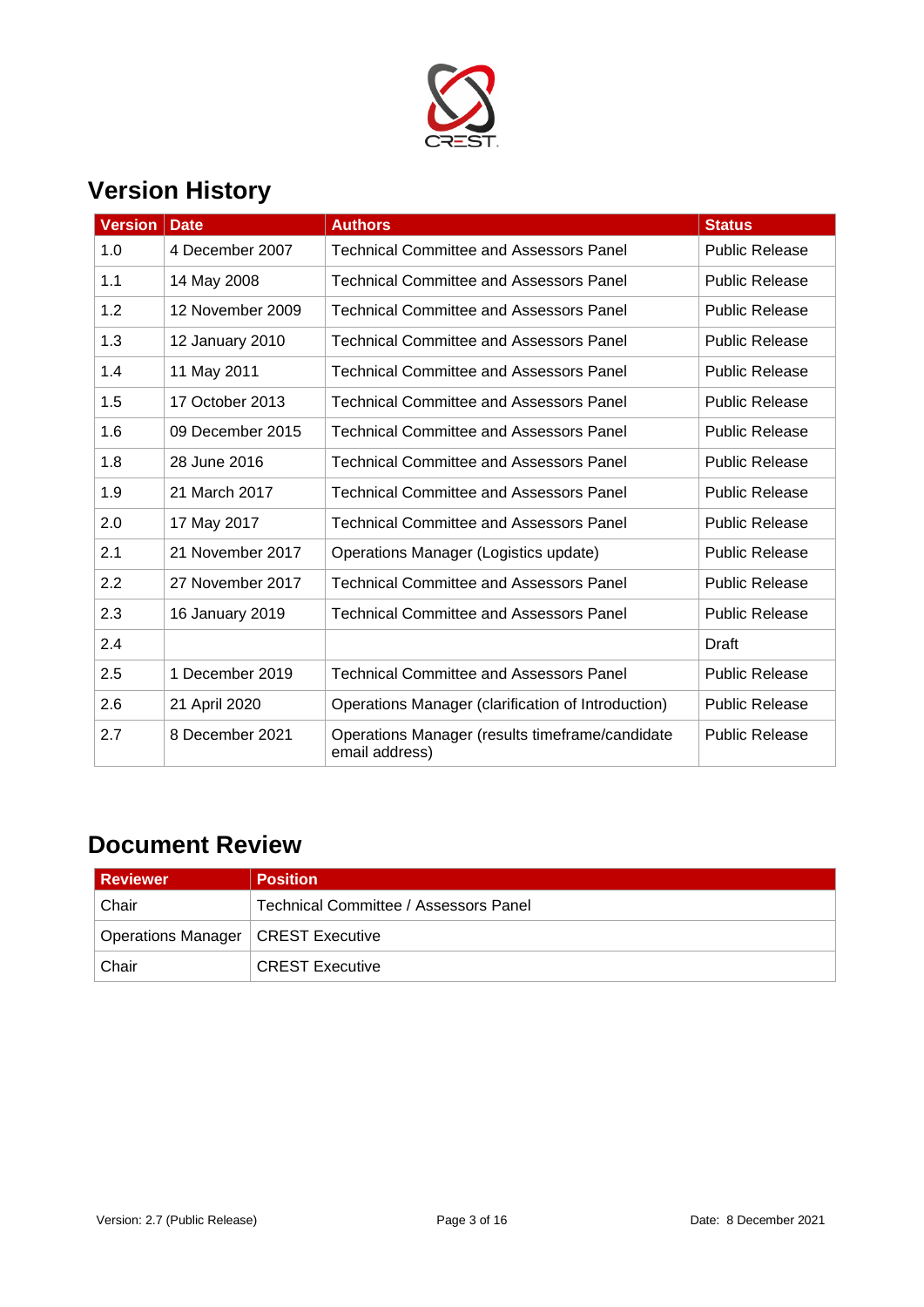

### <span id="page-3-0"></span>**1 Introduction**

#### <span id="page-3-1"></span>**1.1 Examination**

There are two disciplines in the CREST Certified Penetration Testing Certifications (CCT):

- The Infrastructure Certification Examination, which assesses a candidate's capabilities in the field of general infrastructure and operating system security assessments.
- The Web Application Certification Examination, which assess a candidate's capabilities in the field of application security assessments.

Success at either Examination will confer upon candidates the status of either:

- CREST Certified Tester (Infrastructure) (CCT Inf), or
- CREST Certified Tester (Application) (CCT App)

For either discipline, the CREST qualification is valid for three (3) years.

#### <span id="page-3-2"></span>**1.2 Confidentiality**

CREST takes the confidentiality of its examinations very seriously. The retention or dissemination of data relating to the examination (other than what is contained in the Notes for Candidates and Technical Syllabus documentation that is available from the CREST web site [http://www.crest-approved.org/\)](http://www.crest-approved.org/) is not permitted.

Along with their booking forms, candidates must bring both a signed Non-Disclosure Agreement to this effect and also a signed Code of Conduct document, or be prepared to sign a both documents on the morning before they start the examination.

Both of these documents are provided by the CREST Examinations Administrator as part of the booking process. The Code of Conduct for Individuals is also available on the CREST website.

Prior knowledge of specific CREST examination configurations will be of little use to candidates as the Examination is constantly updated and revised and many of the answers are randomised tokens generated uniquely for each candidate.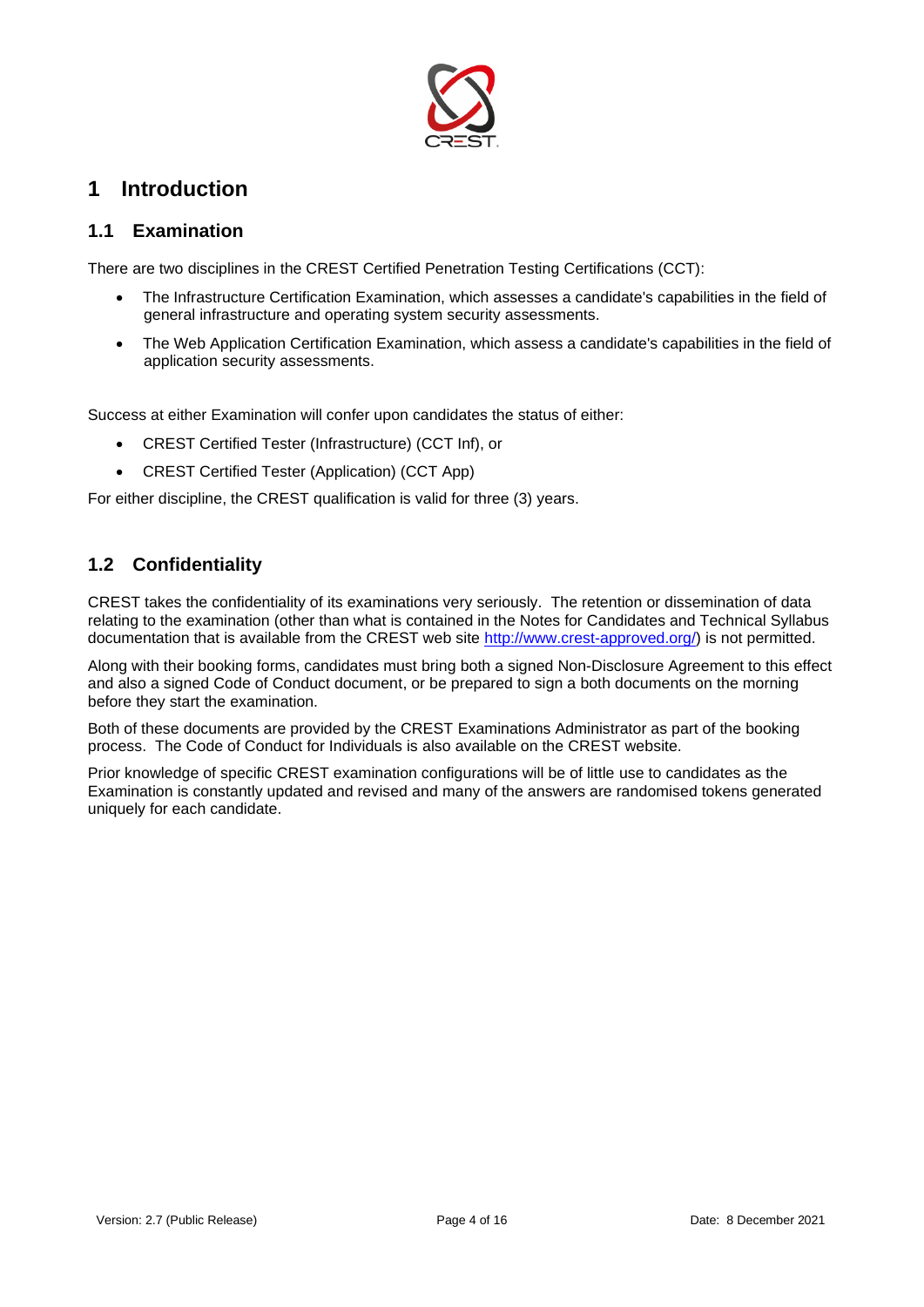

### <span id="page-4-0"></span>**2 Examination Details**

The CREST Certified Tester (CCT) has two components: a written component and a practical component.

#### <span id="page-4-1"></span>**2.1 Written Component**

#### <span id="page-4-2"></span>**2.1.1 Format**

The written component of the CCT examinations are delivered at a Pearson Vue centre of your choice. Please visit [www.pearsonvue.com](http://www.pearsonvue.com/crest) and follow the on-screen instructions to schedule your chosen examination:

Note the logistical requirements for exams conducted at a Pearson Vue centre are defined by Pearson Vue and candidates must ensure they adhere to all of the necessary requirements as listed on their web site. CREST candidates are not exempt from any of the standard requirements.

The written component of both disciplines of the CREST CCT Certification Examinations will comprise one hundred and fifty (150) multiple choice questions, all of which the candidate must complete.

#### <span id="page-4-3"></span>**2.1.2 Timings**

The written examination will last 2.5 hours and you should attempt to answer all questions within this time.

Note that your permitted maximum session time at Pearson Vue is 3 hours in total, allowing you time to read the Code of Conduct and to provide feedback following the examination.

#### <span id="page-4-4"></span>**2.1.3 Open Book / Closed Book**

The entire written component of the exam will be conducted as a closed book exercise.

#### <span id="page-4-5"></span>**2.2 Practical Component**

#### <span id="page-4-6"></span>**2.2.1 Overview**

The practical component of both disciplines of the CREST Certified Tester Examinations will comprise a series of stages, split into structured tasks to be carried out against the CREST Certification Network and the target hosts, infrastructure and applications that it comprises. Please note that the practical components are not designed as replicas of "real world" security assessment engagements; rather, they are examinations whose aim is to test the skills and knowledge that security consultants and penetration testers will need to carry out effective security assessment engagements.

As noted above, stages and tasks are designed to examine fundamental infrastructure or web application penetration testing skills; candidates will be required to complete all of them. Success at each question or task is based on an item or items of information that the candidate must retrieve, acquire or derive from the target applications or infrastructure. The practical components have, wherever possible, been designed so that success at each question or task should *generally* not depend on success at other questions or tasks, however in some cases where system compromise is required before access can be gained, limited "task chaining" will occur.

The CCT level exams also include one scenario question where a candidate is expected to identify security related problems on a specific set of infrastructure/application and then document the findings. This is designed to mimic the skills required to perform a 'build review' and author a client report on the findings.

#### <span id="page-4-7"></span>**2.2.2 Timings**

The practical component is split up into two sections which are conducted sequentially.

| <b>Section</b>           | <b>Time</b>                          |
|--------------------------|--------------------------------------|
| <b>Scenario Question</b> | 150 minutes (21/ <sub>2</sub> hours) |
| <b>Assault Course</b>    | 210 minutes (3½ hours)               |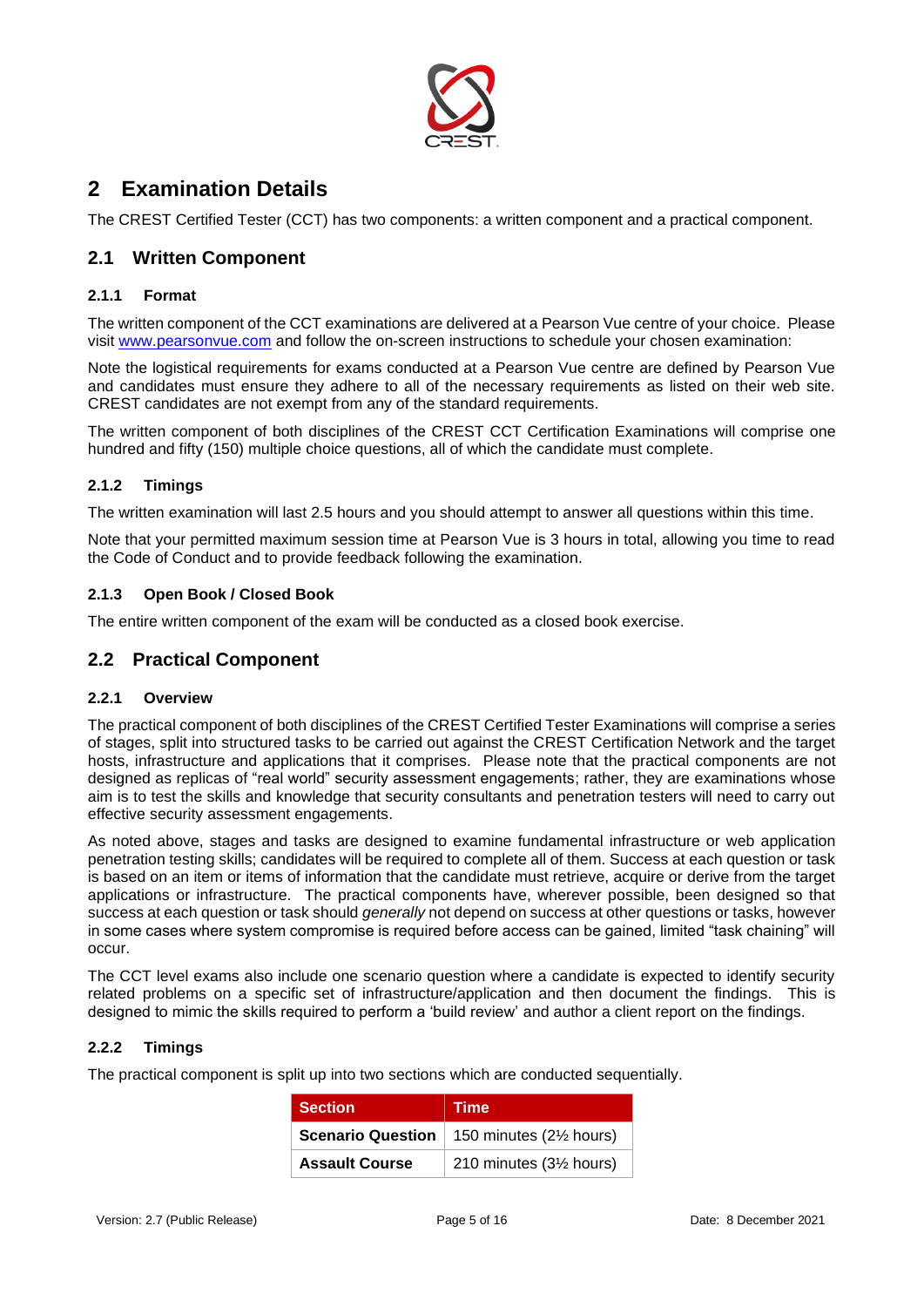

In total, the practical components will last 6 hours, but the examination is conducted in two sections with a break in between. However, candidates will be given the practical component question papers fifteen (15) minutes before the start, to allow perusal before the examination starts.

Candidates should take great care to note that the breakdown of marks approximates to one mark per minute throughout each phase of the exam. If a candidate spends significantly more time than suggested by the marks for any one section or question then they are potentially missing out on marks that could have been obtained more quickly later in the paper. Where candidates are struggling with a particular question or section they are strongly advised to move on and return later in the session if remaining time permits.

#### <span id="page-5-0"></span>**2.2.3 Format**

The structure of the examination day is shown below:

| <b>Activity</b>          | <b>Description</b>                                                                                                                                                                                                                                            | Time                                              |
|--------------------------|---------------------------------------------------------------------------------------------------------------------------------------------------------------------------------------------------------------------------------------------------------------|---------------------------------------------------|
| <b>Candidate Arrival</b> | Candidates arrive, complete initial<br>paperwork, ID checks and all other<br>administrative activities.                                                                                                                                                       |                                                   |
| <b>Scenario Question</b> | Candidates attempt the scenario<br>question; they are given 15 minutes<br>to read the question paper. At the<br>end of this section, their answers will<br>be collected and saved.<br>No further answers or modifications<br>to this section will be accepted | 15 minutes reading time<br>150 minutes (2½ hours) |
| Lunch                    | Candidates may leave for lunch.                                                                                                                                                                                                                               | 1 hour                                            |
| <b>Assault Course</b>    | Candidates attempt the practical<br>assault course; they are given 15<br>minutes to read the question paper.                                                                                                                                                  | 15 minutes reading time<br>210 minutes (3½ hours) |

**For example, if the candidates arrive at 0930, it is likely that they will have completed all of the activities required by 1730/1745. This is because of the extra time taken for administrative purposes (for example, removing hard disks or completing paperwork).** 

#### <span id="page-5-1"></span>**2.2.4 Open Book / Closed Book**

The entire practical component is an open book test with candidates permitted to use reference material they have brought along. Although the CREST certification network is not connected to the Internet, a dedicated Internet PC will be made available which can be used if required.

#### <span id="page-5-2"></span>**2.2.5 Integrity Protection**

Candidates will not be permitted to connect their test platforms to CREST's Internet connection and any data transfer between the CREST Certification Network and the Internet will be by means of a USB flash drive supplied by the Invigilator. Any attempt to connect the candidate's test platform to the Internet via any means will be considered a breach of the CREST Examination rules and will result in an instant fail decision. Any attempt to retain data relating to the CREST Examinations, either locally or by remote upload, will be considered a breach of the CREST Certification Examination rules and will result in an instant fail decision. No refund of fees will be considered in these situations.

It is the candidates' responsibility to ensure their test laptop is fully prepared prior to attending the exam and it is their responsibility to bring all necessary tools, software, applications and relevant updates with them.

**External media players are not permitted in the examination room, unless candidates are prepared to have these wiped (as with any other media used during the examination). Candidates may listen to music, providing it does not disturb others, through headphones connected to their laptop.**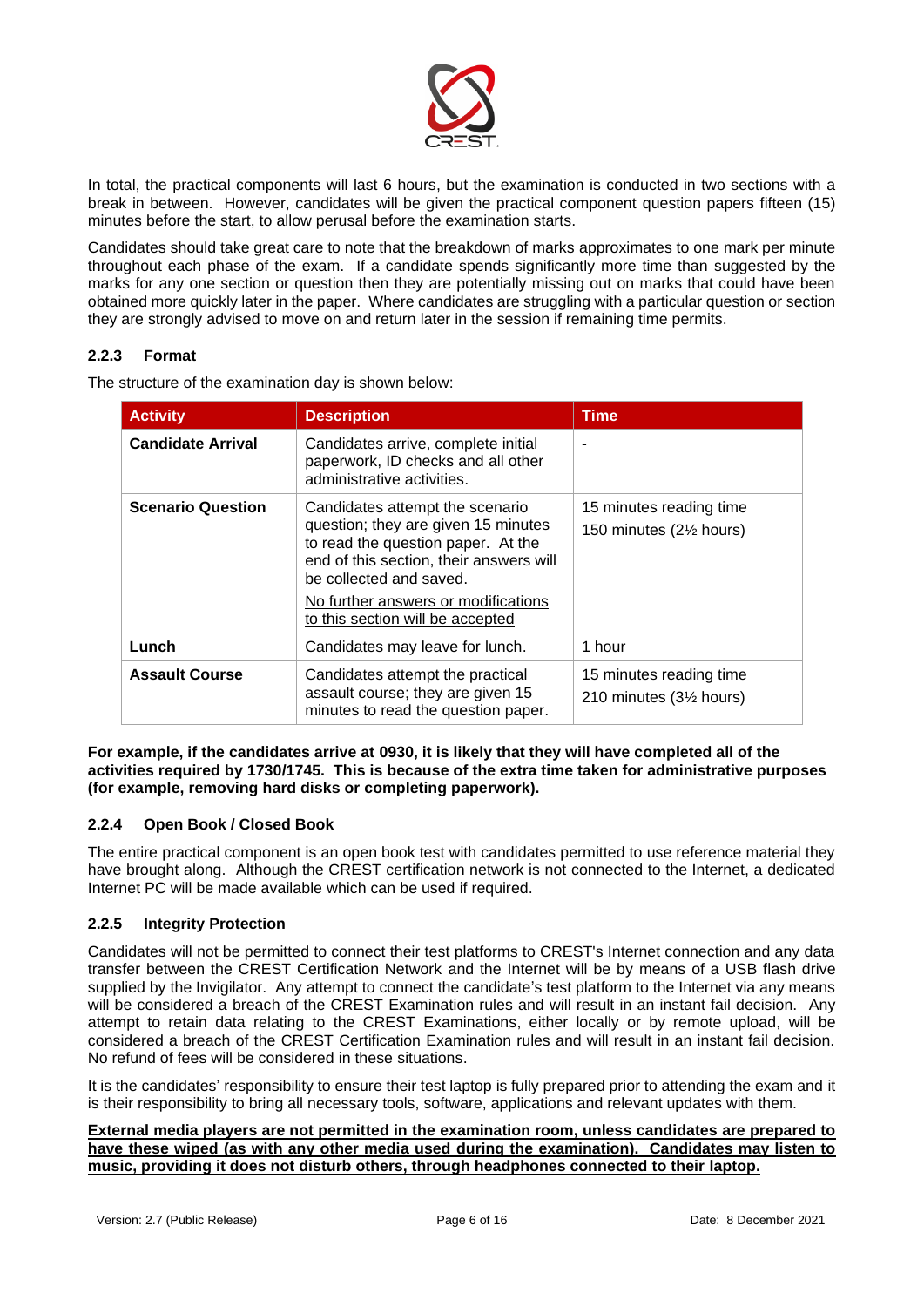

#### <span id="page-6-0"></span>**2.2.6 Infrastructure Examination Assessment Details**

The practical examination for the Certified Infrastructure examination assessment contains sample equipment that would typically be found in a real-world test of a medium to large size organisation. Candidates will be expected to demonstrate their capabilities in and competency at:

- Assessing network devices, such as switches and routers;
- Assessing hosts running Windows operating systems;
- Assessing hosts running Unix (both commercial and open source) operating systems;
- Assessing the effectiveness of a Windows desktop lockdown environment.
- Assessing common installed application services

Knowledge gained will need to be used in an intelligent manner to demonstrate a good understanding of the technologies in use and their implications as well as simply being able to run tools and scripts.

#### <span id="page-6-1"></span>**2.2.7 Guidance**

The CREST Assessors panel regularly identifies common themes and consolidates common questions and answers from candidates and from the industry in relation to the CREST certification examinations. Candidates are advised to familiarise themselves with these, although they are free to disregard them if they wish. The latest information can be accessed at [https://www.crest-approved.org/professional](https://www.crest-approved.org/professional-qualifications/examination-faqs/index.html)[qualifications/examination-faqs/index.html.](https://www.crest-approved.org/professional-qualifications/examination-faqs/index.html)

CREST recommend that candidates familiarise themselves with the content at [https://crest](https://crest-approved.org/ufaqs/do-you-have-any-technique-advice-for-the-practical-exams/index.html)[approved.org/ufaqs/do-you-have-any-technique-advice-for-the-practical-exams/index.html](https://crest-approved.org/ufaqs/do-you-have-any-technique-advice-for-the-practical-exams/index.html) which has been created specifically for those attempting a practical examination.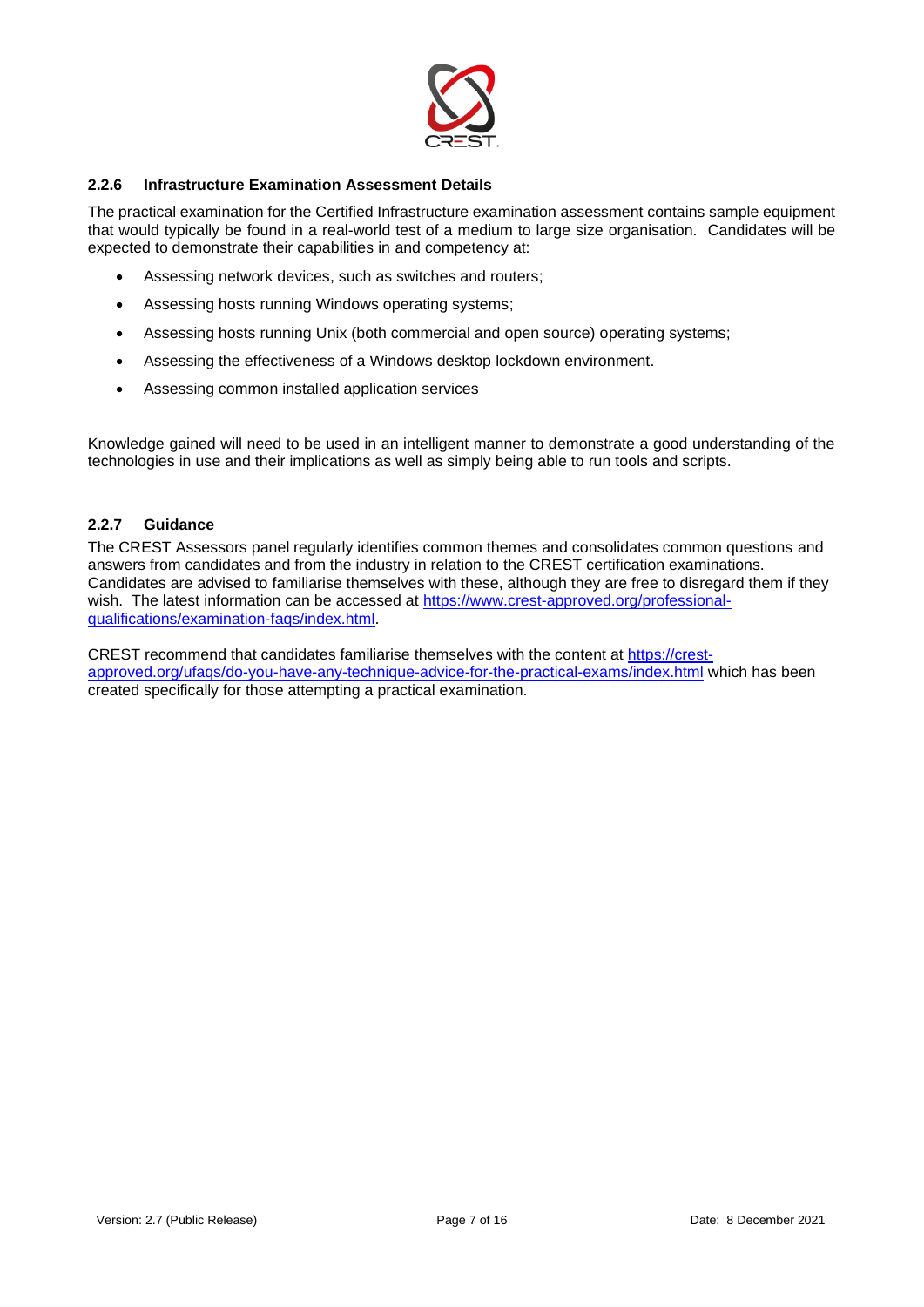

#### *Network mapping and network device assessment stage*

The areas of the Technical Syllabus that are covered in the network mapping and network device assessment stage are as follows:

| <b>Syllabus area</b> | <b>Syllabus area description</b>                  |
|----------------------|---------------------------------------------------|
| А5                   | Record keeping, interim reporting & final results |
| Β1                   | IP protocols                                      |
| Β2                   | Network architectures                             |
| В3                   | Network routing                                   |
| Β4                   | Network mapping & target identification           |
| Β5                   | Interpreting tool output                          |
| Β6                   | Filtering avoidance techniques                    |
| C <sub>2</sub>       | Domain name server (DNS)                          |
| D1                   | Management protocols                              |
| D <sub>2</sub>       | Network traffic analysis                          |
| D3                   | Networking protocols                              |

For further information, consult the Technical Syllabus.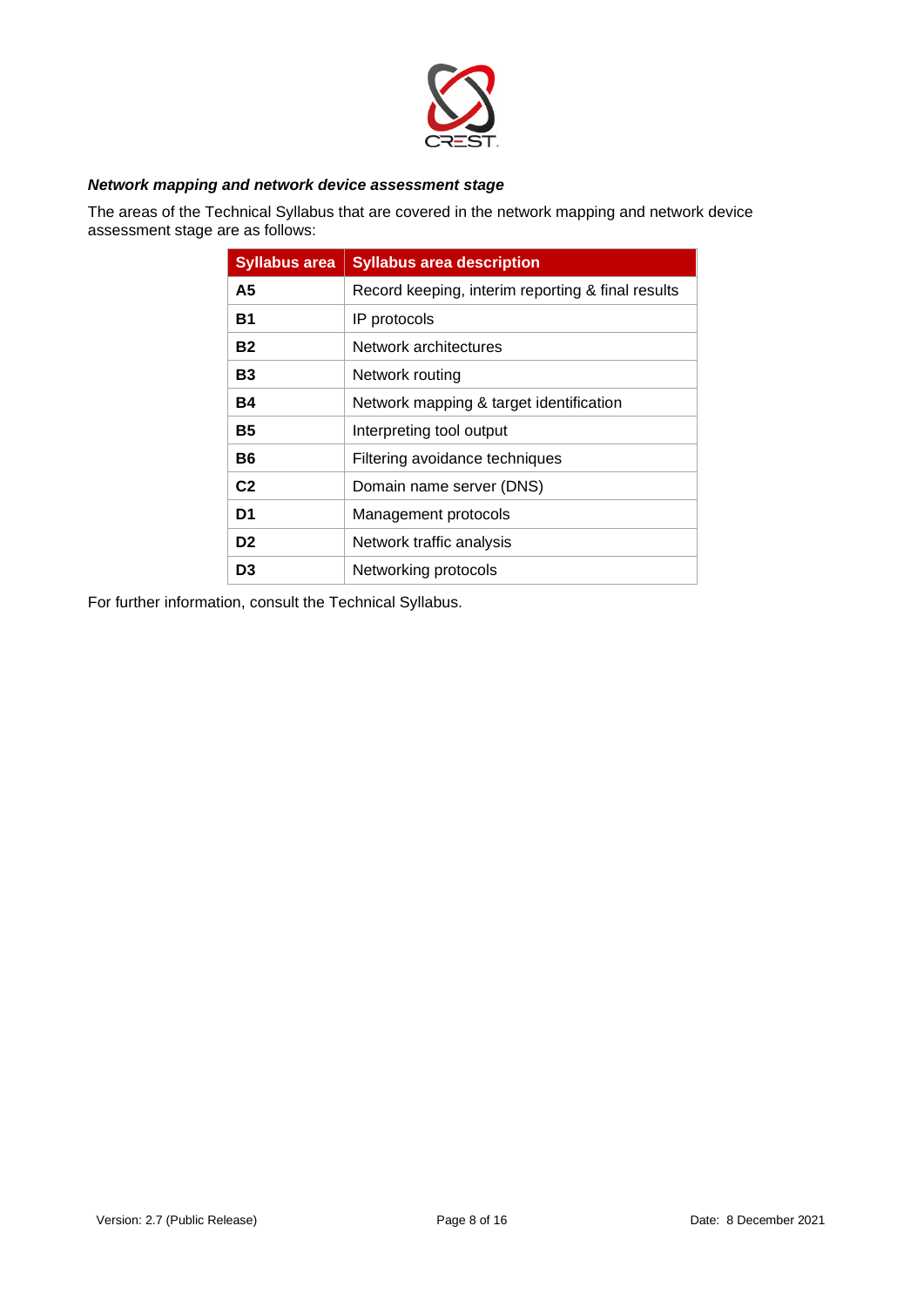

#### *Unix stage*

The areas of the Technical Syllabus that are covered in the Unix stage are as follows:

| <b>Syllabus area</b> | <b>Syllabus area description</b>                           |
|----------------------|------------------------------------------------------------|
| A5                   | Record keeping, interim reporting & final results          |
| <b>B5</b>            | Interpreting tool output                                   |
| B8                   | OS fingerprinting                                          |
| <b>B</b> 9           | Application fingerprinting and evaluating unknown services |
| <b>B13</b>           | File system permissions                                    |
| <b>B14</b>           | Audit techniques                                           |
| F <sub>1</sub>       | User enumeration                                           |
| F <sub>2</sub>       | Unix vulnerabilities                                       |
| F <sub>3</sub>       | <b>FTP</b>                                                 |
| F4                   | Sendmail / SMTP                                            |
| F <sub>5</sub>       | Network File System (NFS)                                  |
| F <sub>6</sub>       | R <sup>*</sup> services                                    |
| F7                   | X <sub>11</sub>                                            |
| F8                   | <b>RPC</b> services                                        |
| F9                   | <b>SSH</b>                                                 |
| G <sub>2</sub>       | Web servers and their flaws                                |
| G4                   | Web protocols                                              |

For further information, consult the Technical Syllabus.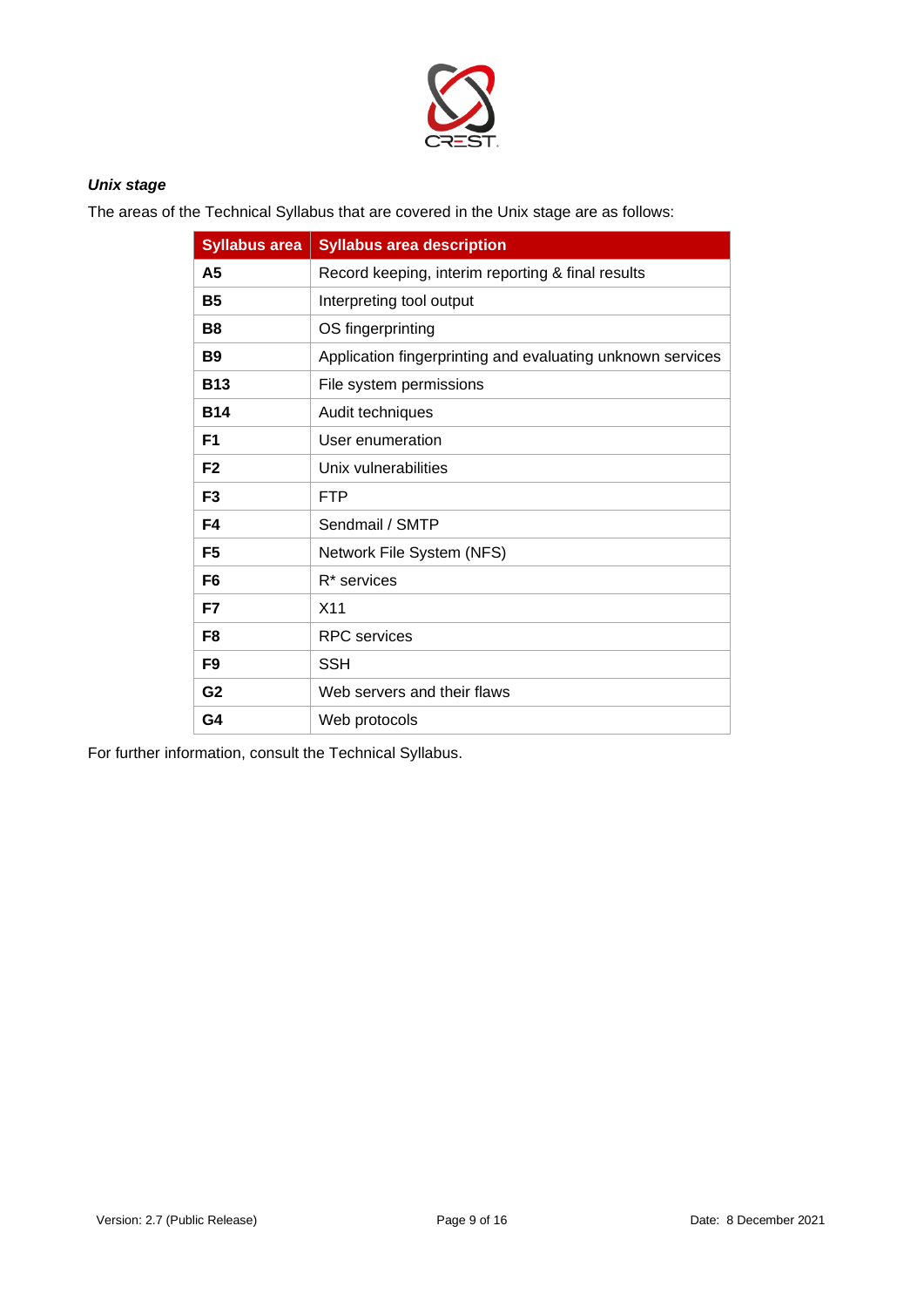

#### *Windows stage*

The areas of the Technical Syllabus that are covered in the Windows stage are as follows:

| <b>Syllabus area</b> | <b>Syllabus area description</b>                  |
|----------------------|---------------------------------------------------|
| A5                   | Record keeping, interim reporting & final results |
| Β5                   | Interpreting tool output                          |
| B8                   | OS fingerprinting                                 |
| E1                   | Domain reconnaissance                             |
| E <sub>2</sub>       | User enumeration                                  |
| E <sub>3</sub>       | <b>Active Directory</b>                           |
| E4                   | Windows passwords                                 |
| E <sub>5</sub>       | Windows vulnerabilities                           |
| E8                   | Exchange                                          |
| E9                   | Common Windows applications                       |
| G <sub>2</sub>       | Web servers and their flaws                       |
| G4                   | Web protocols                                     |
| J1                   | Microsoft SQL Server                              |

For further information, consult the Technical Syllabus.

#### *Windows desktop lockdown stage*

The areas of the Technical Syllabus that are covered in the Windows desktop lockdown stage are as follows:

| <b>Syllabus area</b> | <b>Syllabus area description</b>                  |
|----------------------|---------------------------------------------------|
| А5                   | Record keeping, interim reporting & final results |
| <b>B13</b>           | File system permissions                           |
| <b>B14</b>           | Audit techniques                                  |
| E5                   | Windows vulnerabilities                           |
|                      | Desktop lockdown                                  |

For further information, consult the Technical Syllabus.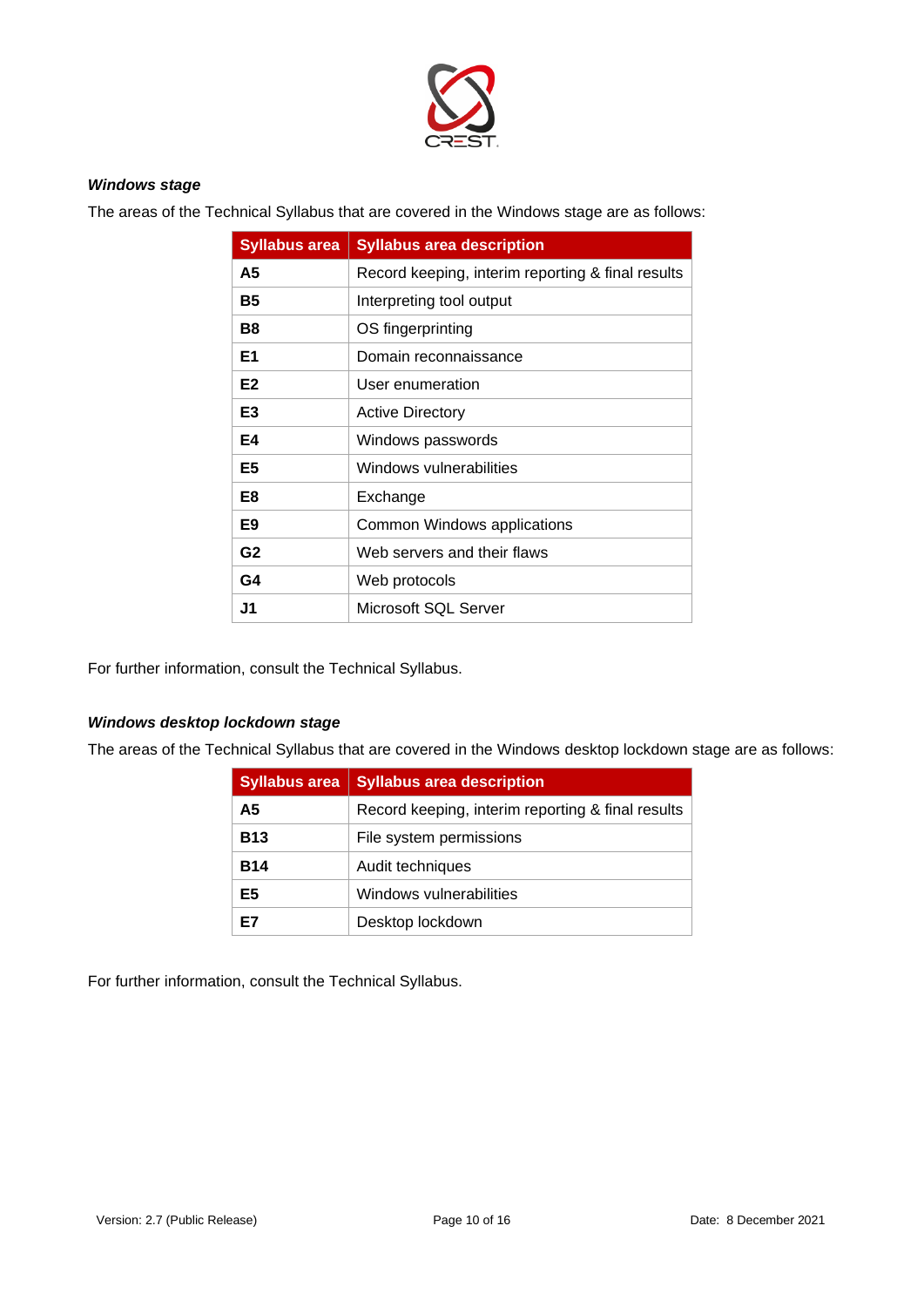

#### <span id="page-10-0"></span>**2.2.8 Web Application Examination Assessment Details**

The Certified Web Application Examination assessment consists of a number of applications; candidates will be presented with multiple small applications selected from a larger pool at random, each being designed to test specific vulnerability type knowledge.

The applications are based on common internet and web application technologies hosted on a mixture of both Windows and Unix platforms. No specific server technology is included or excluded.

The applications have been designed to provide the candidate with a series of generic vulnerabilities to find, assess and exploit.

Candidates will be expected to demonstrate knowledge of the following types of application vulnerability:

| <b>Syllabus area</b> | <b>Syllabus area description</b>                  |
|----------------------|---------------------------------------------------|
| A5                   | Record keeping, interim reporting & final results |
| C <sub>3</sub>       | Customer web site analysis                        |
| E4                   | Windows passwords                                 |
| E5                   | Windows vulnerabilities                           |
| G <sub>2</sub>       | Web servers and their flaws                       |
| G4                   | Web Protocols                                     |
| G7                   | <b>Web Application Servers</b>                    |
| G8                   | <b>Web APIs</b>                                   |
| G9                   | Web Sub-Components                                |
| H <sub>3</sub>       | Information gathering from web mark-up            |
| Η4                   | <b>Authentication Mechanisms</b>                  |
| Η5                   | <b>Authorisation Mechanisms</b>                   |
| H6                   | Input Validation                                  |
| H <sub>9</sub>       | Use of Cross Site Scripting Attacks               |
| 11                   | Web site structure discovery                      |
| 12                   | Cross-site scripting attacks                      |
| 13                   | SQL injection                                     |
| 14                   | Session ID attacks                                |
| 15                   | Fuzzing                                           |
| 16                   | Parameter manipulation                            |
| 17                   | Data confidentiality & integrity                  |
| 18                   | Directory traversal                               |
| 19                   | File uploads                                      |
| <b>I10</b>           | Code injection                                    |
| 111                  | <b>CRLF</b> attacks                               |
| 112                  | Application logic flaws                           |
| J1                   | Microsoft SQL server                              |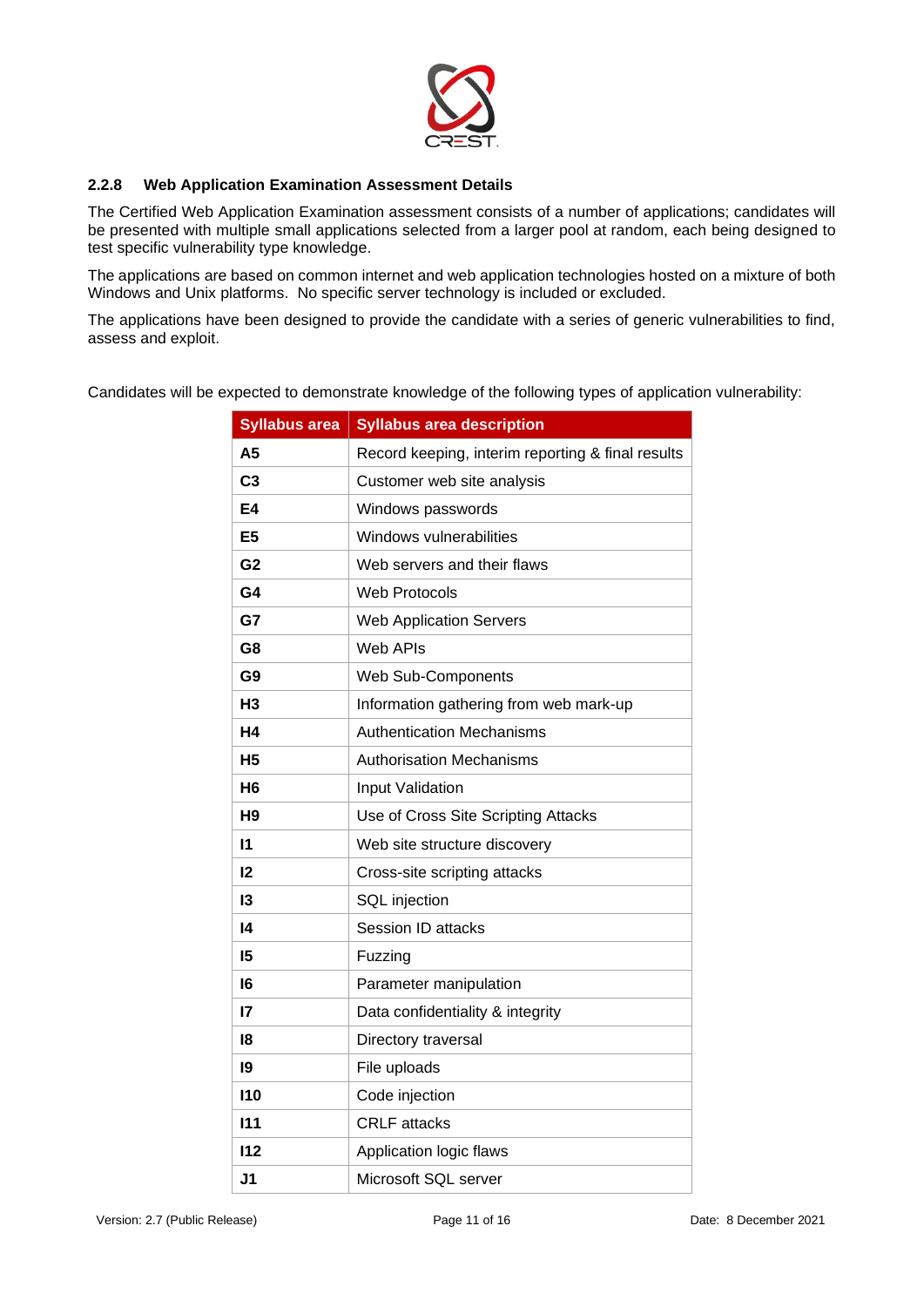

|    | Syllabus area   Syllabus area description |
|----|-------------------------------------------|
| J3 | Web / App / Database connectivity         |

Candidates will be expected to exploit these issues as directed by their candidate worksheet, providing the results onto the supplied media for later review by the Invigilator.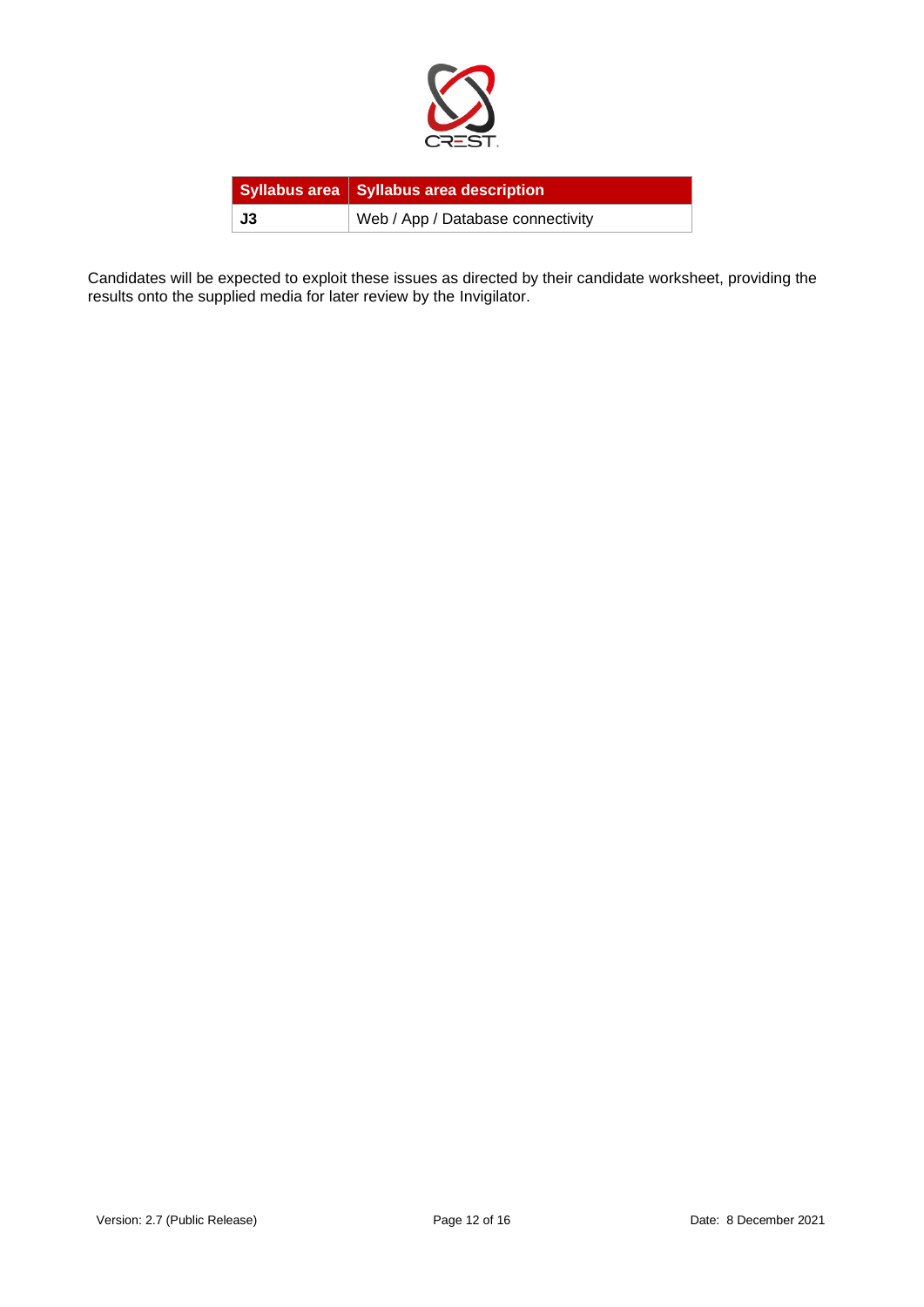

#### <span id="page-12-0"></span>**2.3 Invigilation**

A CREST Assessor will be present throughout the day as Invigilator. The Invigilator is not there to assess candidates' capabilities: all assessment is via the objective written and practical components. However, the Invigilator will be able to answer any procedural questions that candidates may have and assist in troubleshooting the exam systems.

### <span id="page-12-1"></span>**3 Marking Scheme / Pass Mark**

The marking scheme is given in the table below:

| <b>Component</b>                                                               | <b>Number of questions</b>                                                                                                               | <b>Total</b><br><b>Marks</b> |
|--------------------------------------------------------------------------------|------------------------------------------------------------------------------------------------------------------------------------------|------------------------------|
| <b>Written Component</b><br>Note: Taken in a Pearson Vue<br>examination centre | 150 Multiple Choice<br>Questions (1 mark each)                                                                                           | 150                          |
| <b>Practical Component</b><br>Total                                            | 1 Scenario Question                                                                                                                      | 150                          |
|                                                                                | <b>Application:</b><br>A number of mini<br>applications - each with a<br>set of questions.<br>Infrastructure:<br>Sub sections of the key | 210                          |
|                                                                                | infrastructure elements.                                                                                                                 | 510                          |

#### **Successful candidates must score two-thirds of the available marks in each component**. That is:

- at least **100 marks** from the **written component** (possible total: 150 marks), and
- at least **100 marks** from the **scenario component** (possible total: 150 marks), and
- at least **140 marks** from the **practical component** (possible total: 210 marks).

This represents an overall pass mark of approximately 67%, but note **that candidates must score the minimum number of marks in each section: candidates who score very well in one component but not the other will not pass.**

Unsuccessful candidates will be told their final scores in the written and practical components if they achieved a lower mark than 67%.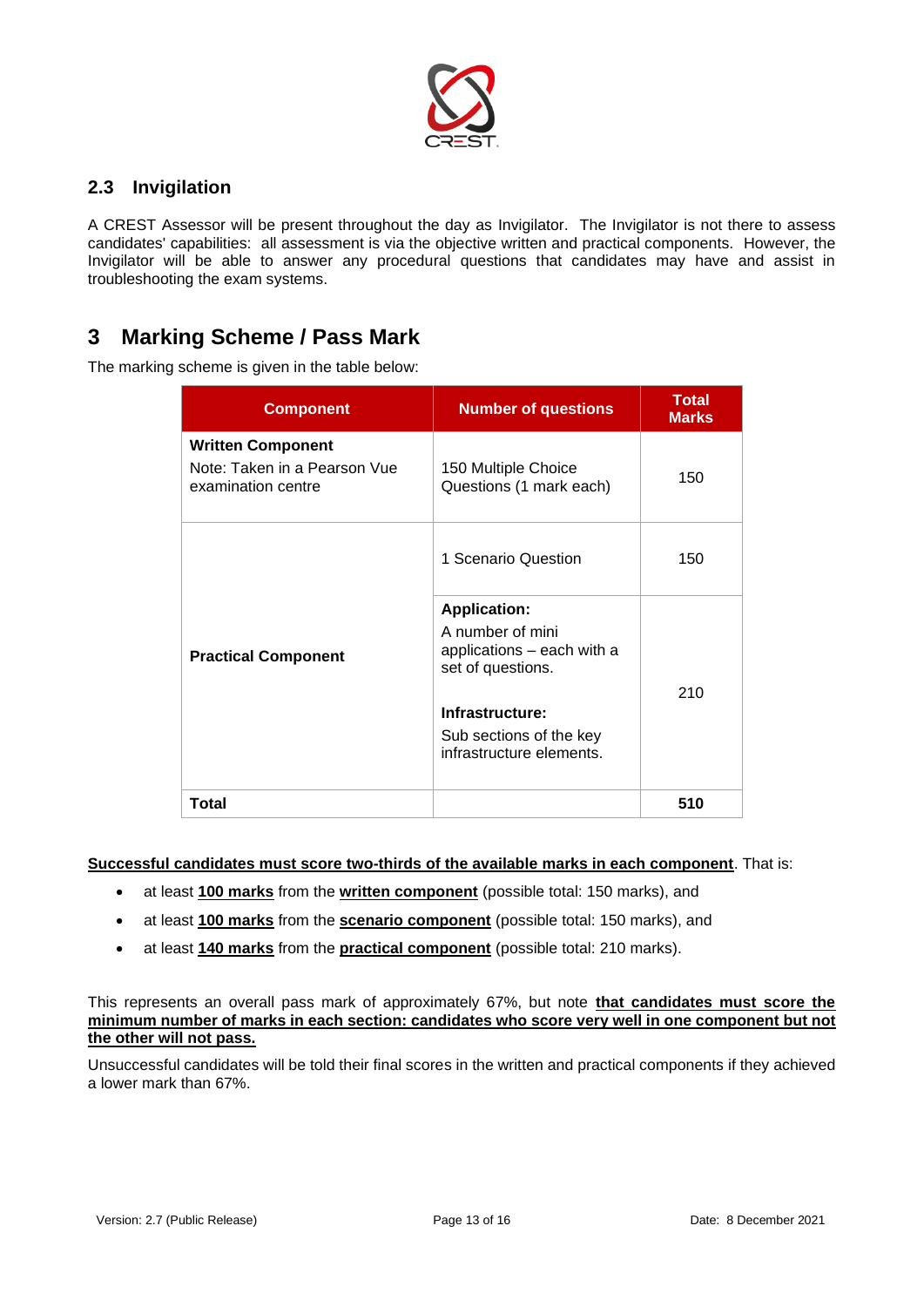

# <span id="page-13-0"></span>**4 Examination Logistics & Timing**

#### <span id="page-13-1"></span>**4.1 Location & Timing**

Specific logistical information relating to the practical examination centres in each Region can be found on the Examination Preparation page of your chosen examination location.

Please note that the written section is performed at a Pearson Vue centre and the practical completed at the CREST assessment centre.

#### **Before the Examination starts**

Before the examination starts, Candidates will:

- Need to show **suitable office ID** (eg military ID, driver's license or passport)
- Have their **NDAs** collected. This is to help us maintain the confidentiality of the examination.
- Have their **Codes of Conduct** collected.

Candidates should have read and signed both of these documents in advance.

#### <span id="page-13-2"></span>**4.2 Communication of Results**

All written and practical component examination scripts will be marked independently by CREST Invigilators. CREST makes every effort to email candidates with their result letter within 30 days of the examination being taken. Digitally signed certificates, where appropriate, will be emailed to candidates

### <span id="page-13-3"></span>**4.3 Testing Platform**

As noted in sections [1.2](#page-3-2) and [2.2.5,](#page-5-2) CREST takes the confidentiality of the content of its examinations seriously: candidates are reminded that any attempt to retain data relating to the CREST Examinations either locally or by remote upload will be considered a breach of the CREST Examination rules and will result in an instant fail decision.

In order to help CREST maintain this confidentiality, we do not permit candidates to remove hard disks and writeable media that have been connected to the CREST Certification Network unless they have been securely wiped: we have the facility to do this.

In line with the CREST Terms and Conditions of Examinations, CREST requires all candidates to be able (and equipped) to remove their internal hard disk at the end of the exam so that it can be retained by CREST for erasure. It is the candidate's responsibility to remove any disk IDE / SATA passwords prior to handing the disk over for erasure – if this is not done then the drive will remain locked and cannot be accessed and thus cannot be returned. There is no requirement to remove software encryption (eg Bit locker etc) from the disks as this will simply be overwritten.

If the disk is not a standard SATA or USB connection then the candidate is required to provide a suitable adaptor plate or cable to allow the disk to be wiped.

It should be noted that CREST are **UNABLE** to accept responsibility for candidate laptops and only the bare drive will be retained. It is the candidate's responsibility to ensure they are competent to remove the disk.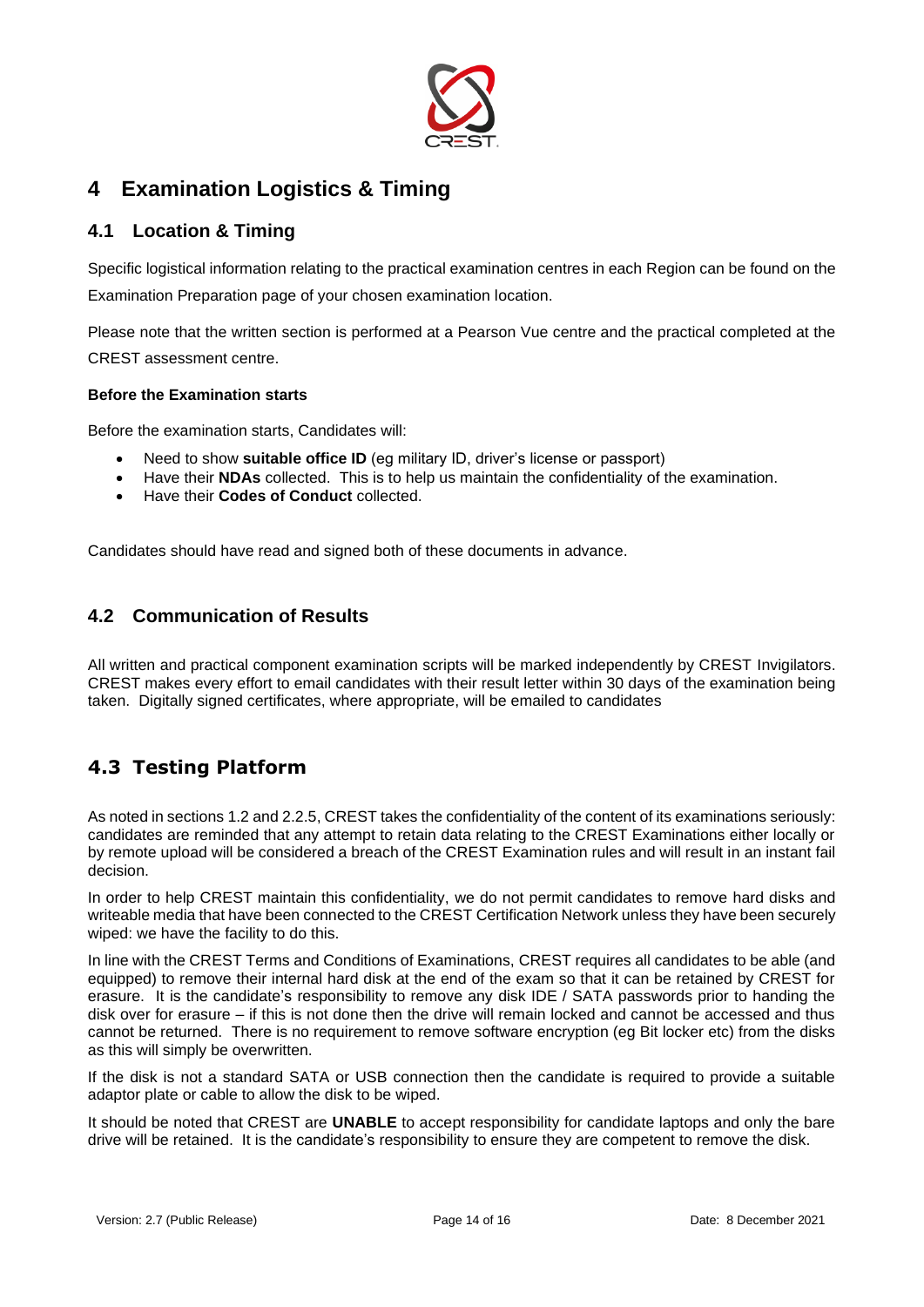

Candidates will bring their own testing platform (eg. laptop with appropriate software toolkit) to the CREST offices. It must have an RJ45 Ethernet connection capable of running at least 100Mbps, configured to obtain an IP address via DHCP. Additionally, it must be capable of reading from and writing to a USB memory stick formatted with a FAT file system.

The operating systems and tools used must be capable of conducting an infrastructure or web application test: candidates may use any software tools they deem appropriate but are responsible for ensuring that any tools used are appropriately licensed and function correctly.

It is important to note that candidates **must surrender their hard disk and any other writeable media for wiping at the end of the assessment process**. Hard disks, once wiped, will be returned to the candidates: we envisage that this will be within approximately two weeks of completion of the examination providing no disk access or other technical issues arise.